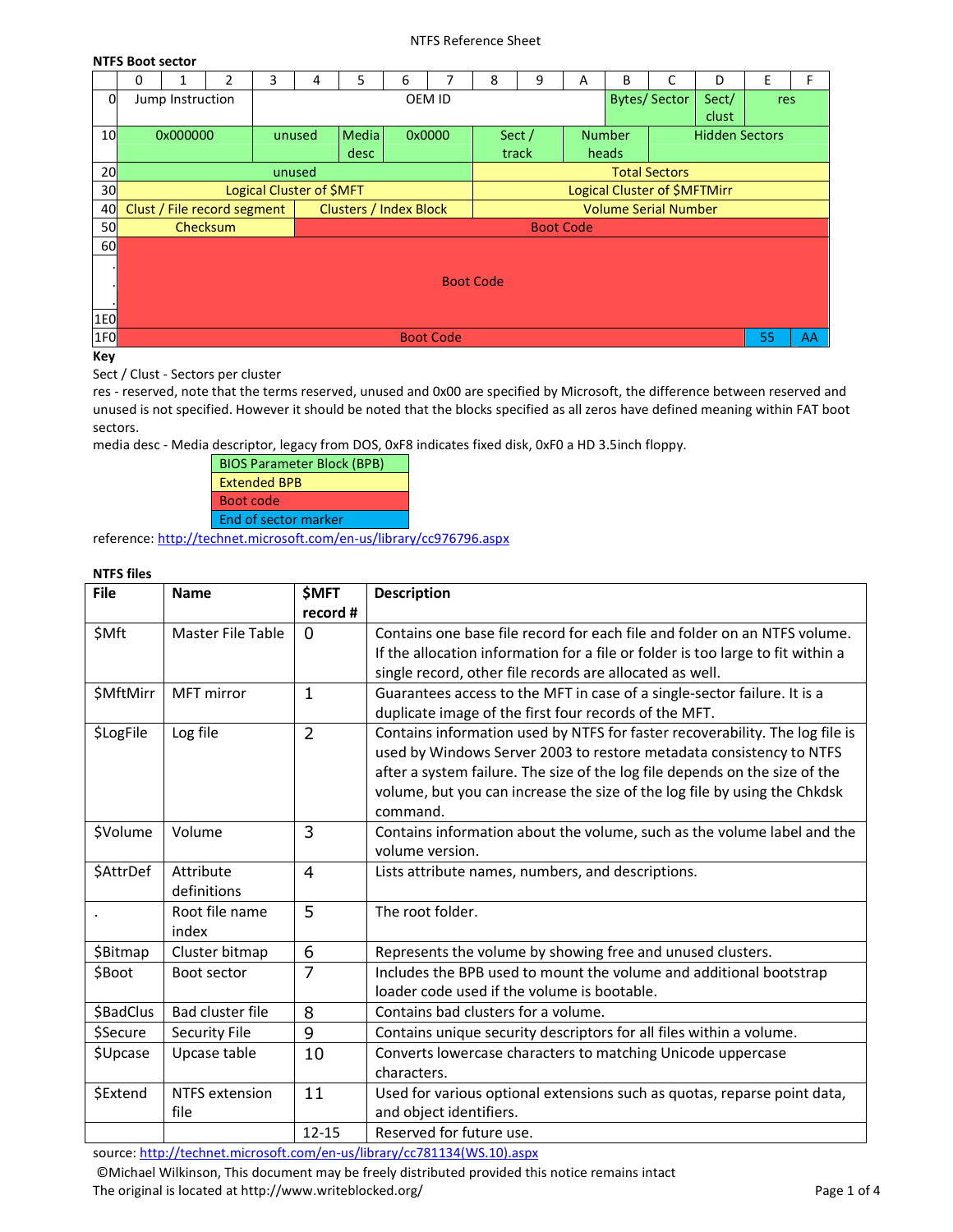# **Some \$MFT entry attributes**

| <b>Attribute Type</b>                                                                                                                                                         | <b>Description</b>                                                                                                                                                                                                                                                                                                        |  |  |  |  |  |
|-------------------------------------------------------------------------------------------------------------------------------------------------------------------------------|---------------------------------------------------------------------------------------------------------------------------------------------------------------------------------------------------------------------------------------------------------------------------------------------------------------------------|--|--|--|--|--|
|                                                                                                                                                                               | Includes information such as time stamp and link count.                                                                                                                                                                                                                                                                   |  |  |  |  |  |
|                                                                                                                                                                               | Lists the location of all the attribute records that do not fit in the MFT record.                                                                                                                                                                                                                                        |  |  |  |  |  |
|                                                                                                                                                                               | A repeatable attribute for both long and short file names. The long name of the file can be up to<br>255 Unicode characters. The short name is the MS-DOS-readable, 8.3, case-insensitive name for<br>the file. Additional names, or hard links, required by POSIX can be included as additional file<br>name attributes. |  |  |  |  |  |
| Object ID                                                                                                                                                                     | A volume-unique file identifier. Used by the link tracking service. Not all files have object<br>identifiers.                                                                                                                                                                                                             |  |  |  |  |  |
| <b>Security Descriptor</b>                                                                                                                                                    | Shows information about who owns the file and who can access the file.                                                                                                                                                                                                                                                    |  |  |  |  |  |
| <b>Volume Name</b>                                                                                                                                                            | Used only in the \$Volume system file. Contains the volume label.                                                                                                                                                                                                                                                         |  |  |  |  |  |
| Volume Information                                                                                                                                                            | Used only in the \$Volume system file. Contains the volume version.                                                                                                                                                                                                                                                       |  |  |  |  |  |
|                                                                                                                                                                               | Contains file data. NTFS allows multiple data attributes per file. Each file typically has one<br>unnamed data attribute. A file can also have one or more named data attributes, each using a<br>particular syntax.                                                                                                      |  |  |  |  |  |
| <b>Index Root</b>                                                                                                                                                             | Used to implement folders and other indexes.                                                                                                                                                                                                                                                                              |  |  |  |  |  |
| <b>Index Allocation</b>                                                                                                                                                       | Used to implement folders and other indexes.                                                                                                                                                                                                                                                                              |  |  |  |  |  |
|                                                                                                                                                                               | Used to implement folders and other indexes.                                                                                                                                                                                                                                                                              |  |  |  |  |  |
|                                                                                                                                                                               | Used for directory junction points and volume mount points. They are also used by file system<br>filter drivers to mark certain files as special to that driver.                                                                                                                                                          |  |  |  |  |  |
| Similar to a data stream, but operations on a logged tool stream are logged to the NTFS log file<br>0x100 Logged Tool Stream<br>just like NTFS metadata changes. Used by EFS. |                                                                                                                                                                                                                                                                                                                           |  |  |  |  |  |
|                                                                                                                                                                               | <b>Standard Information</b><br><b>Attribute List</b><br><b>IFile Name</b><br><b>I</b> Data<br>Bitmap<br><b>Reparse Point</b><br>a colladata a diffusional a constanta a constanta de la constanta de la constanta de la constanta de la consta                                                                            |  |  |  |  |  |

source: http://technet.microsoft.com/en-us/library/cc976808.aspx

### **File Record Segment Header**

|               | $\cup$ |        | 2                                                                     |   | 4                          | 5                                  | 6 |                                 | 8 | 9                                   | A | B  |                                  | D | Ε                    | F |
|---------------|--------|--------|-----------------------------------------------------------------------|---|----------------------------|------------------------------------|---|---------------------------------|---|-------------------------------------|---|----|----------------------------------|---|----------------------|---|
| 0             | F      |        |                                                                       | Е | Update Seq<br>array offset |                                    |   | <b>Update Seq</b><br>array size |   |                                     |   |    | \$LogFile Sequence Number        |   |                      |   |
|               |        | Seq no | Hard Link<br>Count                                                    |   | .st<br>1 attrib<br>offset  | Flags                              |   | Used size of file record        |   |                                     |   |    | Allocated size of file<br>record |   |                      |   |
| $\mathcal{P}$ |        |        |                                                                       |   |                            | File reference to base file record |   |                                 |   | Next attrib<br>ID                   |   |    |                                  |   | <b>MFT Record No</b> |   |
| $\mathcal{E}$ |        |        | default location of update seq array<br>(size determined by seq size) |   |                            |                                    |   |                                 |   | Reserved for update sequence array? |   |    |                                  |   |                      |   |
|               |        |        |                                                                       |   |                            | Reserved for sequence array?       |   |                                 |   | Common location of 1 attrib         |   | st |                                  |   |                      |   |

## **Resident Attribute Header**

|   | 0 |                             |  |  | 4 | 5                 | 6      | 8            | 9           | A | B                     | ◠<br>◡ | D |           |
|---|---|-----------------------------|--|--|---|-------------------|--------|--------------|-------------|---|-----------------------|--------|---|-----------|
| 0 |   | Attribute Length<br>Type ID |  |  |   |                   |        | Form<br>code | name<br>len |   | <b>Name</b><br>offset | flags  |   | Attrib ID |
|   |   | Content length              |  |  |   | Content<br>offset | unused |              |             |   |                       |        |   |           |

Form code 0x00 = Resident 0x01 = Non resident Flags 0x00FF = Compressed 0x8000 = Sparse 0x4000 = Encrypted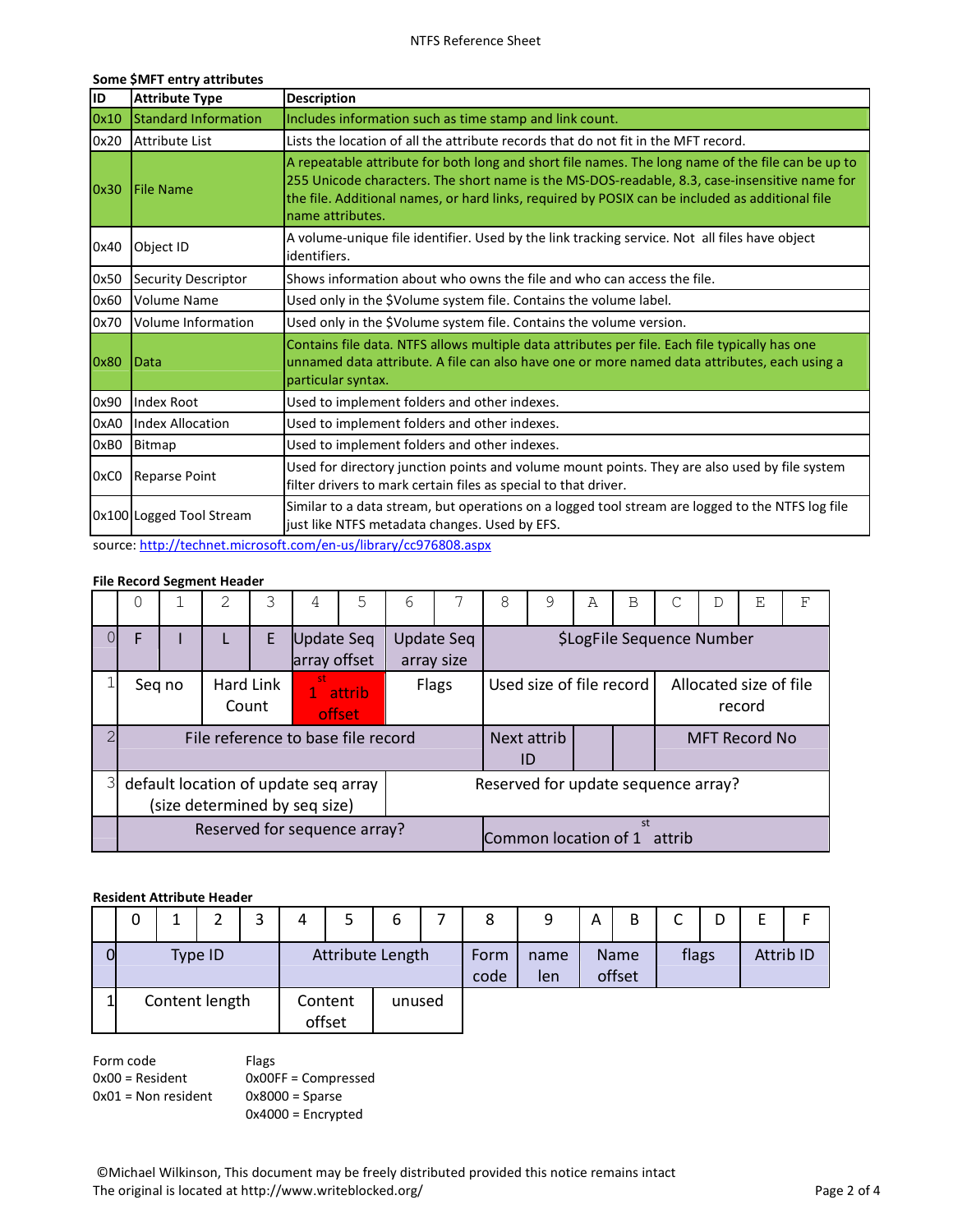#### NTFS Reference Sheet

### **Non Resident Attribute Header**

|    | U |                   |                                   | 3 | 4 | 5 | 6                | 8                         |                                       | А | Β                             | С     | D | E | F        |
|----|---|-------------------|-----------------------------------|---|---|---|------------------|---------------------------|---------------------------------------|---|-------------------------------|-------|---|---|----------|
|    |   |                   | Type ID                           |   |   |   | Attribute Length | Form<br>code              | name<br>len                           |   | <b>Name</b><br>offset         | flags |   |   | Atrib ID |
| 10 |   |                   | Start virtual cluster number      |   |   |   |                  |                           |                                       |   | Ending virtual cluster number |       |   |   |          |
| 20 |   | Runlist<br>offset | Compression<br>unit size          |   |   |   |                  | Size of attribute content |                                       |   |                               |       |   |   |          |
| 30 |   |                   | size on disk of attribute content |   |   |   |                  |                           | Initialized size of attribute content |   |                               |       |   |   |          |
| 40 |   | Data runlists     |                                   |   |   |   |                  |                           |                                       |   |                               |       |   |   |          |

Attrib ID starts from zero

Virtual cluster numbers are used when a MFT record is fragmented

## **\$Standard\_Information**

|     |  | ◠                        |               | ↳                             | 6                   |  | 9                  | Α | B |               | E        | ਸ਼ਾ |
|-----|--|--------------------------|---------------|-------------------------------|---------------------|--|--------------------|---|---|---------------|----------|-----|
|     |  |                          | Date Created* |                               |                     |  |                    |   |   | Date Modified |          |     |
|     |  | Date MFT record modified |               |                               |                     |  |                    |   |   | Date Accessed |          |     |
| 20  |  | <b>Flags</b>             |               |                               | <b>Max Versions</b> |  | <b>Version Num</b> |   |   |               | Class ID |     |
| 30  |  | Owner ID                 |               |                               | Security ID         |  |                    |   |   | Quota Charged |          |     |
| 4 C |  |                          |               | <b>Update Sequence Number</b> |                     |  |                    |   |   |               |          |     |

\*Time values are in 100 nanoseconds since January 1, 1601 UTC

# **flags (used for both \$Standard\_Information and \$File\_Name**

| <b>Bit</b>     | Hex    | <b>Meaning</b> | <b>Bit</b> | Hex    | <b>Meaning</b>       |
|----------------|--------|----------------|------------|--------|----------------------|
| $\Omega$       | 0x0001 | Read only      | 8          | 0x0100 | Temporary            |
| $\mathbf{1}$   | 0x0002 | Hidden         | 9          | 0x0200 | Sparse File          |
| $\overline{2}$ | 0x0004 | System         | A          | 0x0400 | <b>Reparse Point</b> |
| 3              | 0x0008 |                | B          | 0x0800 | Compressed           |
| 4              | 0x0010 |                | C          | 0x1000 | Offline              |
| 5              | 0x0020 | Archive        | D          | 0x2000 | Not Indexed          |
| 6              | 0x0040 | Device         | E          | 0x4000 | Encrypted            |
| 7              | 0x0080 | Normal         | F          | 0x8000 |                      |

Source: http://msdn.microsoft.com/en-us/library/aa365535(v=VS.85).aspx

## **\$File\_Name**

|    | 0   |                   |                        | 3 | 4                       | 5 | b | 8 | 9      | A | B |                   | D | F             |  |
|----|-----|-------------------|------------------------|---|-------------------------|---|---|---|--------|---|---|-------------------|---|---------------|--|
|    |     |                   |                        |   | <b>Parent Directory</b> |   |   |   |        |   |   | Date Created      |   |               |  |
| 10 |     |                   |                        |   | Date Modified           |   |   |   |        |   |   | Date MFT Modified |   |               |  |
| 20 |     |                   |                        |   | Date Accessed           |   |   |   |        |   |   | Logical file size |   |               |  |
| 30 |     |                   |                        |   | Size on disk            |   |   |   | Flags* |   |   |                   |   | Reparse value |  |
| 40 | len | Name Name<br>type | Name (variable length) |   |                         |   |   |   |        |   |   |                   |   |               |  |

### **Name types**

| Value | <b>Description</b>                         |
|-------|--------------------------------------------|
| O     | POSIX (unicode, case sensitive)            |
|       | Win32 (unicode, case insensitive)          |
| 2     | DOS (8.3 ASCII, case insensitive)          |
| 3     | Win32 7 DOS (when Win32 fits in DOS space) |

 ©Michael Wilkinson, This document may be freely distributed provided this notice remains intact The original is located at http://www.writeblocked.org/<br>
Page 3 of 4